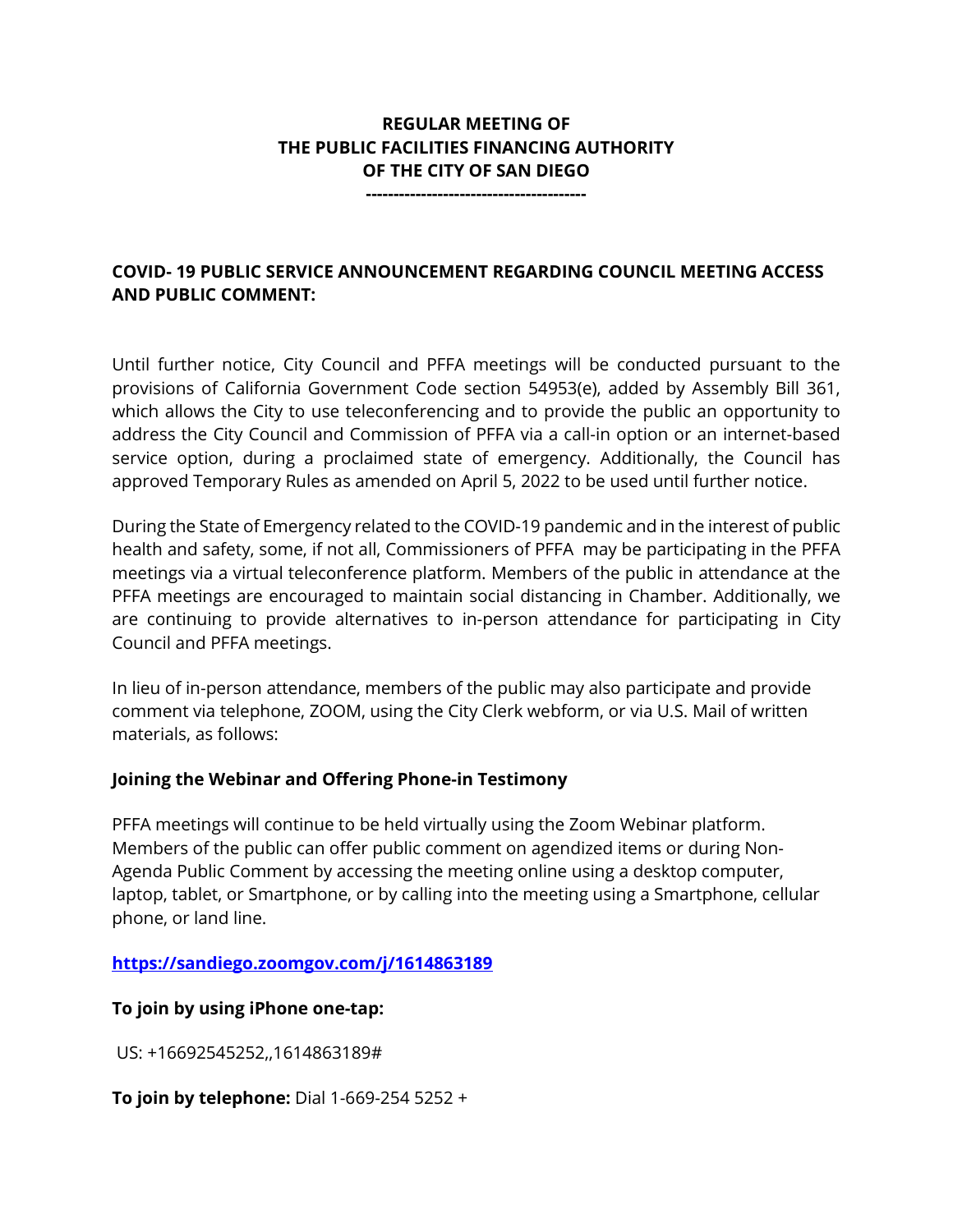### When prompted, input **Webinar ID: 161 486 3189 #**

## **How To Speak To A Particular Item or during Non-Agenda Public Comment:**

#### **In Person**

Please fill out a speaker slip located at the entrance to Council Chambers. Indicate the item you wish to speak on as well as other requested information. Then submit it to the Clerk at the box indicated near the speaker's lectern at the front of the room.

### **Via Virtual Platform**

When the Clerk introduces the item you would like to comment on (or indicates it is time for Non-Agenda Public Comment), raise your hand by either tapping the "Raise Your Hand" button on your computer, tablet, or Smartphone, or by dialing \*9 on your phone. You will be taken in the order in which you raised your hand. You may only speak once on a particular item.

When the Clerk indicates it is your turn to speak, unmute your phone by tapping the Unmute button on your computer, tablet or Smartphone, or dial \*6 on your phone.

**Comment on Agenda Items, Non-Agenda Public Comment, and Closed Session Public Comment** may be submitted using the [webform](https://www.sandiego.gov/form/agenda-comment-form) indicating the comment type and item number (if relevant) for which you wish to submit your comment. Comments received by 8:00 AM the day of the meeting will be distributed to PFFA Commissioners and posted online with the meeting materials. All webform comments are limited to 500 words but may include attachments. Comments received after 8:00 AM the day of the meeting but before the item is called will be submitted into the written record for the relevant item.

**Quasi-Judicial Items.** Organized group presentations for quasi-judicial items will be allowed up to 15 minutes per side to speak either for or against an item for a total of 30 minutes. If more than one group on the same side requests an organized presentation, the 15 minutes will be divided between each group for that side. Please contact the Project Manager as listed as the primary contact on the staff report for that item to indicate your desire to present.

**Written Materials**. Instead of submitting written materials as an attachment to the webform you may submit via U.S. Mail to the City Clerk's attention at 202 C Street, MS2A San Diego, CA 92101. Materials submitted via U.S. Mail must be received one business day prior to the meeting to be distributed to PFFA Commissioners. Comments received via U.S. Mail on the day of the meeting will be submitted into the written record for the relevant item.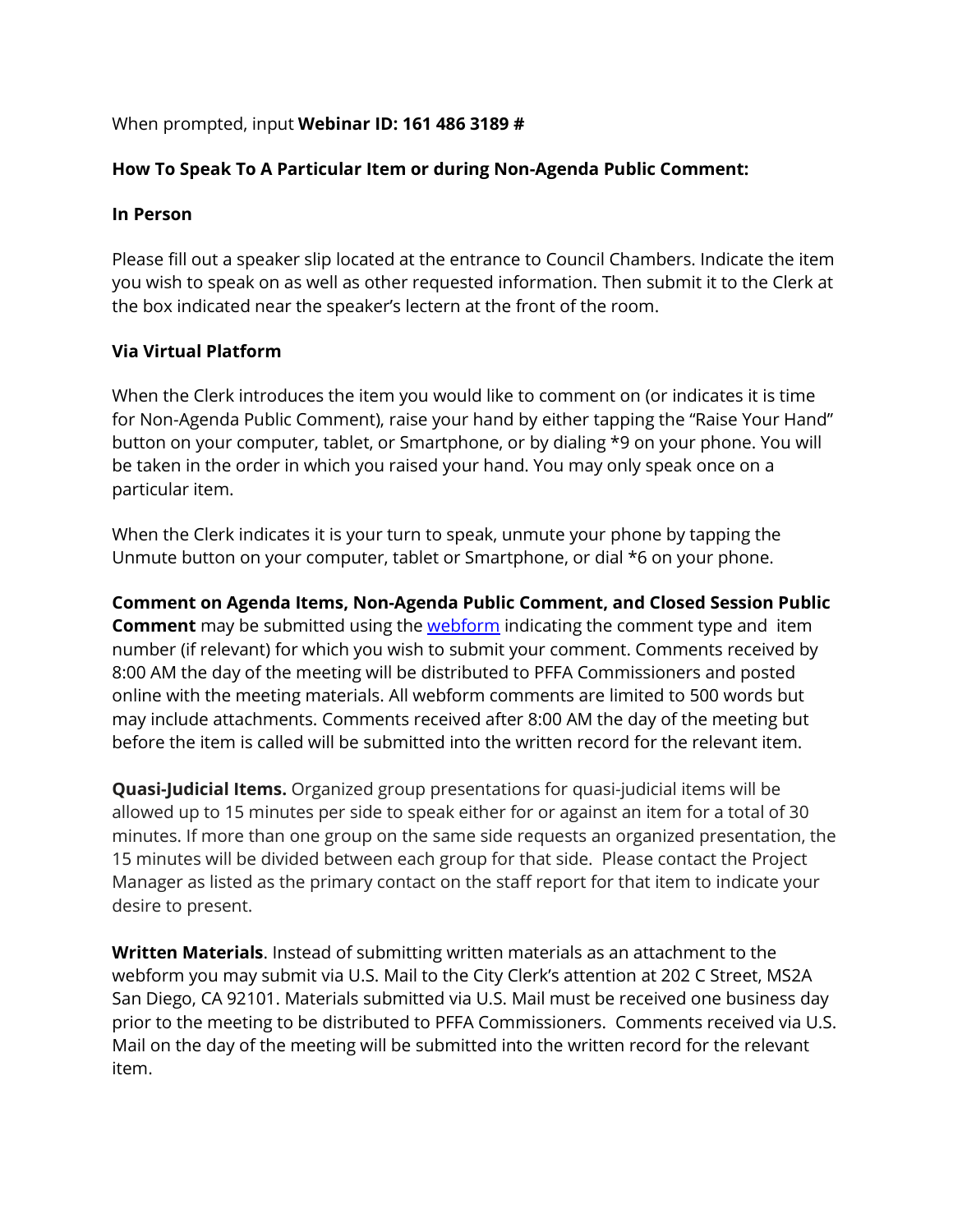The public may view the meetings on public television (within the City of San Diego only) on City TV Channel 24 for Cox Communications and Spectrum or Channel 99 for AT&T U-Verse, or view the meetings online (link is external)

#### **SENATE BILL 343 (LATE-ARRIVING MATERIALS)**

Pursuant to California Senate Bill 343 (California Government Code Section 54957.5(b) of the Brown Act), late-arriving documents related to City Council meeting agenda items which are distributed to the legislative body prior to and during the Council meeting are available for public review in the Office of the City Clerk on the second floor of the City Administration Building, 202 C Street, San Diego, CA 92101. This relates to those documents received after the agenda is publicly noticed and during the 72 hours prior to the start of the meeting. Please note: The Clerk will continue to post everything received up to two hours prior to the start of the meeting online for public access and transparency. Approximately two hours prior to the start of a City Council or PFFA Meeting, the documents received will be available just outside Council Chambers in the lobby of the 12th floor of the City Administration Building in a binder labeled "SB 343." Late-arriving materials received during City Council and PFFA meetings are available for review by making a verbal request of City Clerk staff located in Council Chambers.

#### **REQUESTS FOR ACCESSIBILITY MODIFICATIONS OR ACCOMMODATIONS**

As required by the Americans with Disabilities Act (ADA), requests for agenda information to be made available in alternative formats, and any requests for disability-related modifications or accommodations required to facilitate meeting participation, including requests for alternatives to observing meetings and offering public comment as noted above, may be made by contacting the City Clerk at (619) 533-4000 or [mailto:cityclerk@sandiego.gov.](mailto:cityclerk@sandiego.gov) The City is committed to resolving accessibility requests swiftly in order to maximize accessibility.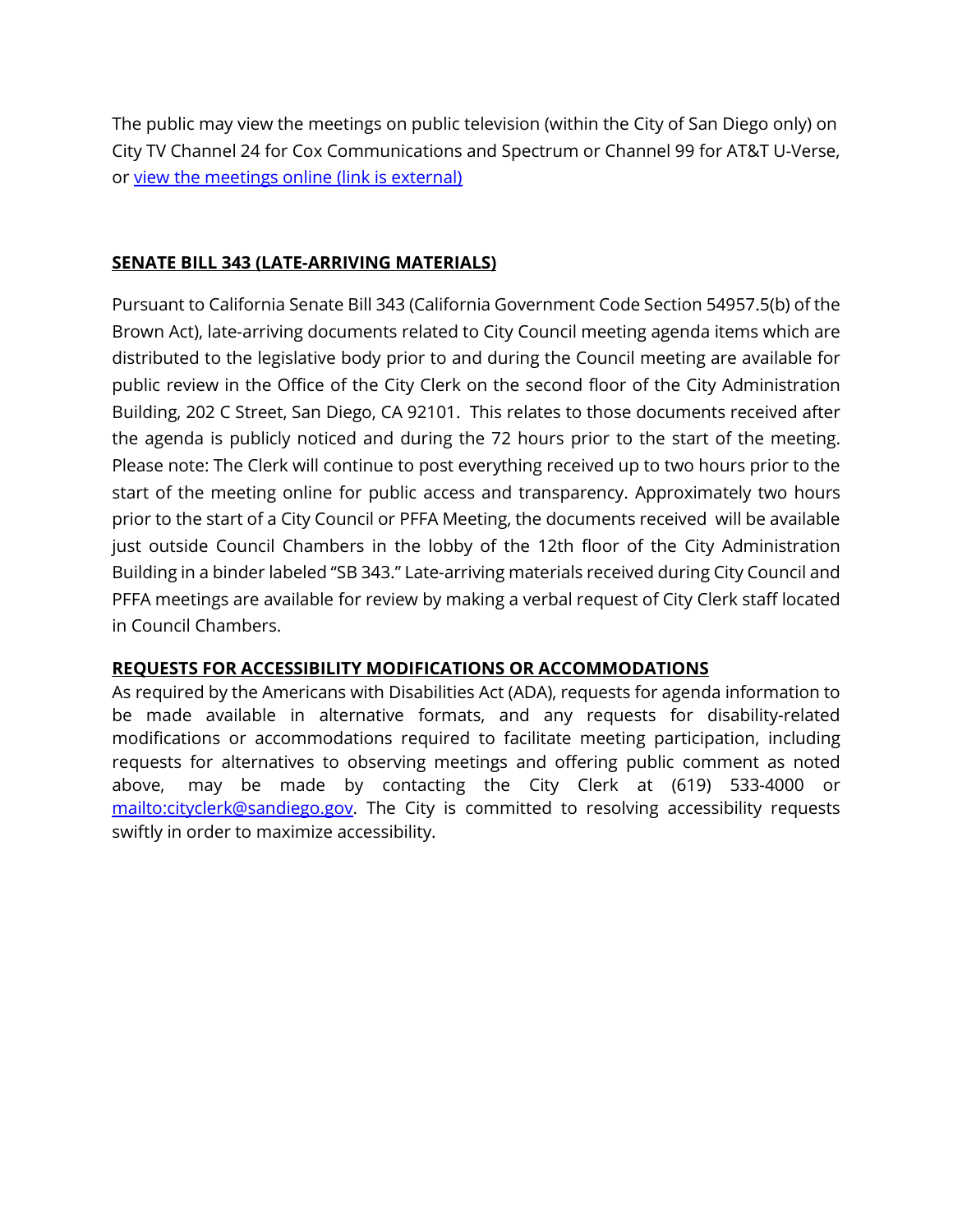Pursuant to the provisions of the Ralph M. Brown Act, notice is being given that a Meeting of the Board of Commissioners of the Public Facilities Financing Authority of the City of San Diego will be held on Tuesday, April 12, 2022, at 2 p.m., or soon thereafter at:

LOCATION: **City Administration Building Council Chambers 202 C Street, 12th Floor San Diego, CA 92101** 

#### **FOR INFORMATION CALL: Bret A. Bartolotta at (619) 236-6220**

### **APPROVAL OF MINUTES**

[March 15, 2022](https://www.sandiego.gov/sites/default/files/0315pffa.pdf)

## **NON-AGENDA PUBLIC COMMENT**

# **ADOPTION AGENDA, DISCUSSION AND OTHER LEGISLATIVE ITEMS**

DISCUSSION, RESOLUTIONS TO BE ADOPTED:

**Item FA-1 [Approval and Authorization of One or More Preliminary Official](https://www.sandiego.gov/sites/default/files/pffa_4-12.pdf)  [Statements and Final Official Statements and Other Actions in](https://www.sandiego.gov/sites/default/files/pffa_4-12.pdf)  [Connection with the Issuance and Sale by the Public Facilities](https://www.sandiego.gov/sites/default/files/pffa_4-12.pdf)  [Financing Authority of the City of San Diego of its Sewer](https://www.sandiego.gov/sites/default/files/pffa_4-12.pdf)  [Revenue Bonds.](https://www.sandiego.gov/sites/default/files/pffa_4-12.pdf)**

> Total Estimated Cost of Proposed Action and Funding Source: Under market conditions as of March 10, 2022, the estimated True Interest Cost ("TIC") for the 2022 Sewer Revenue Bonds is